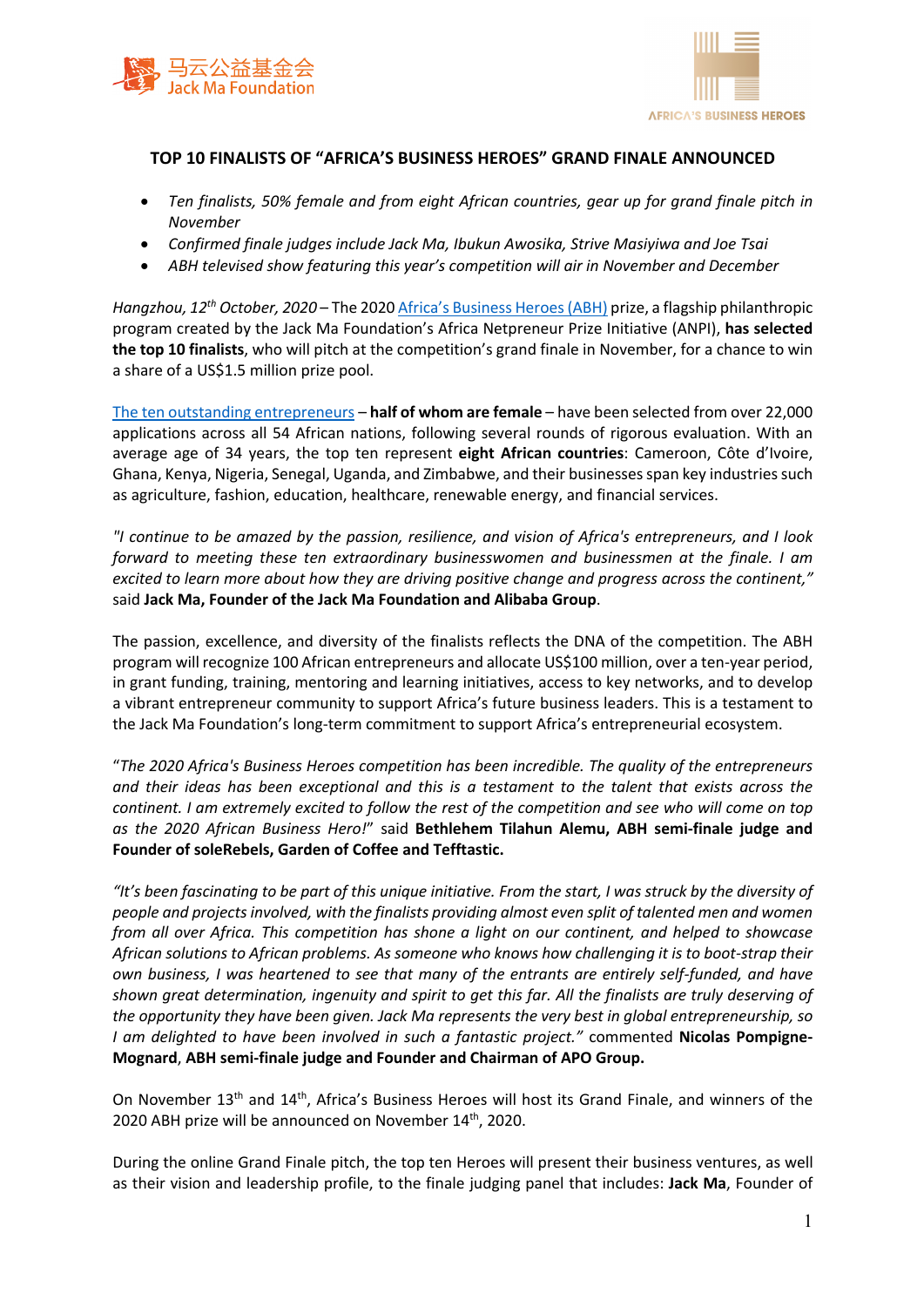



the Jack Ma Foundation and the Alibaba Group; **Ibukun Awosika**, Chairman of First Bank of Nigeria and Founder/CEO of The Chair Centre Group; **Strive Masiyiwa**, Founder and Executive Chairman of Econet Group; and **Joe Tsai**, Executive Vice Chairman of the Alibaba Group.

The next few weeks will be crucial for the finalists to finesse their pitches and leverage the in-depth training, learnings and insights that they have gathered along their ABH journey, culminating in the finale. All of this will be part of ABH brand-new business entertainment televised show, due to air in five episodes from November  $21^{st}$  to December  $19^{th}$  across Africa. The show will give the audience exclusive access to the real-world stories of the entrepreneurs of this edition, following them as they go head to head in the finale, and unveiling the key insights and advice shared by the finale judges, alongside the best moments and experience of the competition. By showcasing the huge talent of the contestants, ABH hopes to talk to the entrepreneurial spirit of startups and small businesses in Africa and around the world, inspiring them to pursue their aspiration and turn their ideas and solutions into concrete business ventures.

More details on how to tune in to the program will be released in the coming weeks.

Please visit africabusinessheroes.org and follow @africa heroes on Twitter to receive the latest updates on the Prize. Watch the "Looking for Africa's Business Heroes" documentary, which features the inspiring stories of the 2019 ABH finalists here. For all press materials on ABH and other initiatives by the Jack Ma Foundation in Africa, visit Alizila.

#### **Meet the Top 10 finalists:**

## **Abdulai A Dasana**, CEO & COO, Amaati Company Limited (Ghana)

*"We nourish the world"* - Amaati is a social enterprise whose mission is to build sustainable communities through the use of an extinct and neglected crop called Fonio. The company is led by Abdulai A. Dasana, an agricultural technologist with a decade of experience in finance, banking and SMEs, and with a vision to revolutionize the agriculture sector to benefit the most vulnerable.

## **Aboubakar Karim**, CEO & Founder, INVESTIV (Côte d'Ivoire)

*"Technology and passion for agriculture"* - INVESTIV is an Ivorian company whose mission is to help build the future of African agriculture by leveraging innovative technologies to support smallholder farmers throughout Côte d'Ivoire and West Africa. The company is led by Aboubakar Karim, a 25 years old agro-economist.

#### **Axel Emmanuel Gbaou**, CEO & Founder, Le Chocolatier Ivorien (Côte d'Ivoire)

*"Cocoa revolution in progress" –* Le Chocolatier Ivorien manufactures and offers Africa-made, handcrafted and quality chocolate, promoting sustainable cultivation techniques and a fairer distribution of income in the cocoa chain through a direct partnership with female growers. The founder Axel, who started his career as a banker and established the company in his mother's kitchen, holds a degree in International Public Law, and a Master's in Taxation.

#### **Chebet Lesan,** Founder & CEO, Bright Green R. Energy (Kenya)

*"Revolutionizing Africa's kitchens"* - BrightGreen Energy produces life-saving fuel bricks that reduce the cost of cooking for underserved communities across Africa and save forests. The company is led by Chebet Lesan who has a background in Leadership from The University of Cambridge, Product Design from The University of Nairobi, Supply Chain Management from Rutgers School of Business and a Business-Design Fellowship from Massachusetts Institute of Technology D-lab.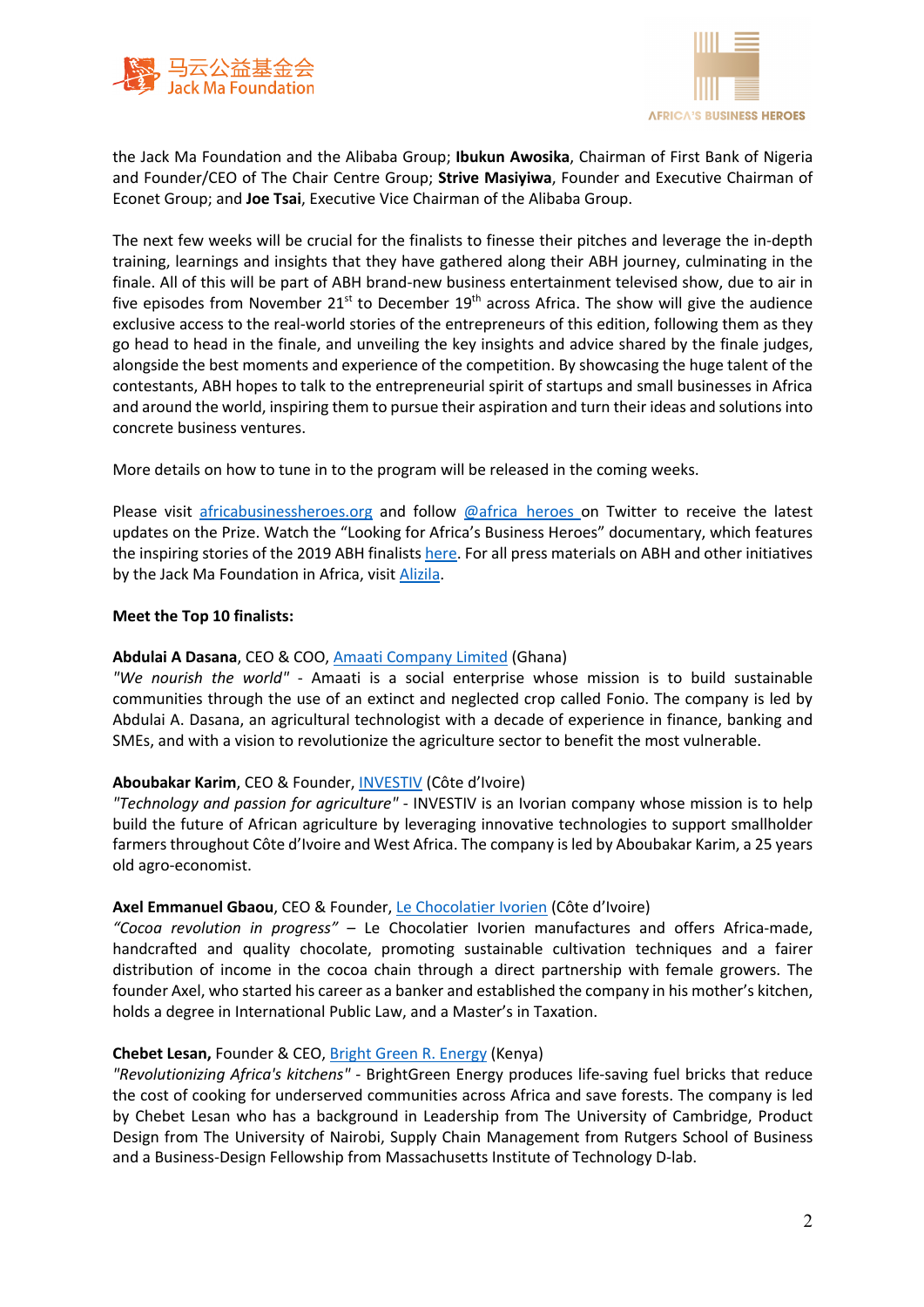



## **Cyrille Nkontchou**, Founder & Chairman, Enko Education (Cameroon)

*"Your launchpad to the best universities"* - Enko Education operates the largest single network of private schools in Africa that teaches the International Baccalaureate curriculum to democratize access to quality international education for African youth. The company was founded by Cyrille Nkontchou, an economist by training with extensive experience as a fund manager, a banker and a consultant.

## **Ethel Mupambwa**, Co-Founder and Executive Director, Moneymart (Zimbabwe)

*"Creating wealth; changing lives"*- Moneymart is a Zimbawean based microfinance institution that offers tailor-made business loans to MSMEs and individuals who live off the power grid to access quality solar-lighting-kits. The company is co-led by Ethel Mupambwa, who has nine years of experience in finance and is a Level 2 Chartered Financial Analyst Candidate.

#### **Dr. Emma Naluyima Mugerwa**, Founder, MST Junior School (Uganda)

*"Little seeds, big dreams" –* MST Junior School is a Primary School with a unique approach and learning model. It aims to equip the pupils with unique skills to solve agriculture issues such as food insecurity, waste mismanagement and malnutrition. The school was established by Dr. Emma Naluyima, a vet, farmer and educator with a desire to train young people and change their lives through Modern and Purposeful Farming.

#### **Joan Rukundo Nalubega**, CEO & Founder, Uganics (Uganda)

*"Buy a soap - save lives"* **-** Uganics is a social business that manufactures life-saving organic antimalaria soap to address malaria, which kills millions of people every year, and sells around the world at a high profit margin to subsidize sales to poor populations at the same price as regular soap. The company is led by Joan Rukundo Nalubega, a Malaria survivor and a social entrepreneur with a vision to fight Malaria.

## **Mame Diarra Bousso Gueye**, CEO & Founder, Diarrablu (Senegal)

*"Artisans & algorithms for a conscious lifestyle"* - Diarrablu is a Senegalese fashion tech company merging African artisan traditions with technology to empower African artisans and build an ethical and sustainable fashion future centered around ancestral African craftsmanship. The company is led by Diarra Gueye who has experience in finance, mathematics, and design and recently completed her Master's at Stanford University with a focus on creative mathematics.

## **Oluwasoga Oni**, CEO & Co-Founder, Mdaas Global (Nigeria)

*"Unlocking diagnostics for Africa's next billion"* - MDaaS Global builds and operates modern, techenabled diagnostic centers in clinically-underserved communities starting in Nigeria to provide a world-class patient experience at highly-affordable prices. The company is led by Oluwasoga Oni, an MIT-trained system engineer.

**---**

#### **About ANPI**

The ANPI is the flagship philanthropic initiative spearheaded by the Jack Ma Foundation aimed at supporting and inspiring the next generation of African entrepreneurs across all sectors, who are building a more sustainable and inclusive economy for the future of the continent. Over a ten-year period, ANPI will recognize 100 African entrepreneurs and commit to allocating US\$100 million in grant funding, training programs, and support for the development of an entrepreneurial ecosystem. The ANPI organizes the "Africa's Business Heroes" prize competition and show, in which ten finalists have the opportunity to pitch their business to win a share of \$1.5 million in grant money. Jack Ma, Founder of Alibaba Group and the Jack Ma Foundation, first created the prize after he made his first trip to Africa in July 2017 and was inspired by the energy and entrepreneurial potential of the young people he met with.